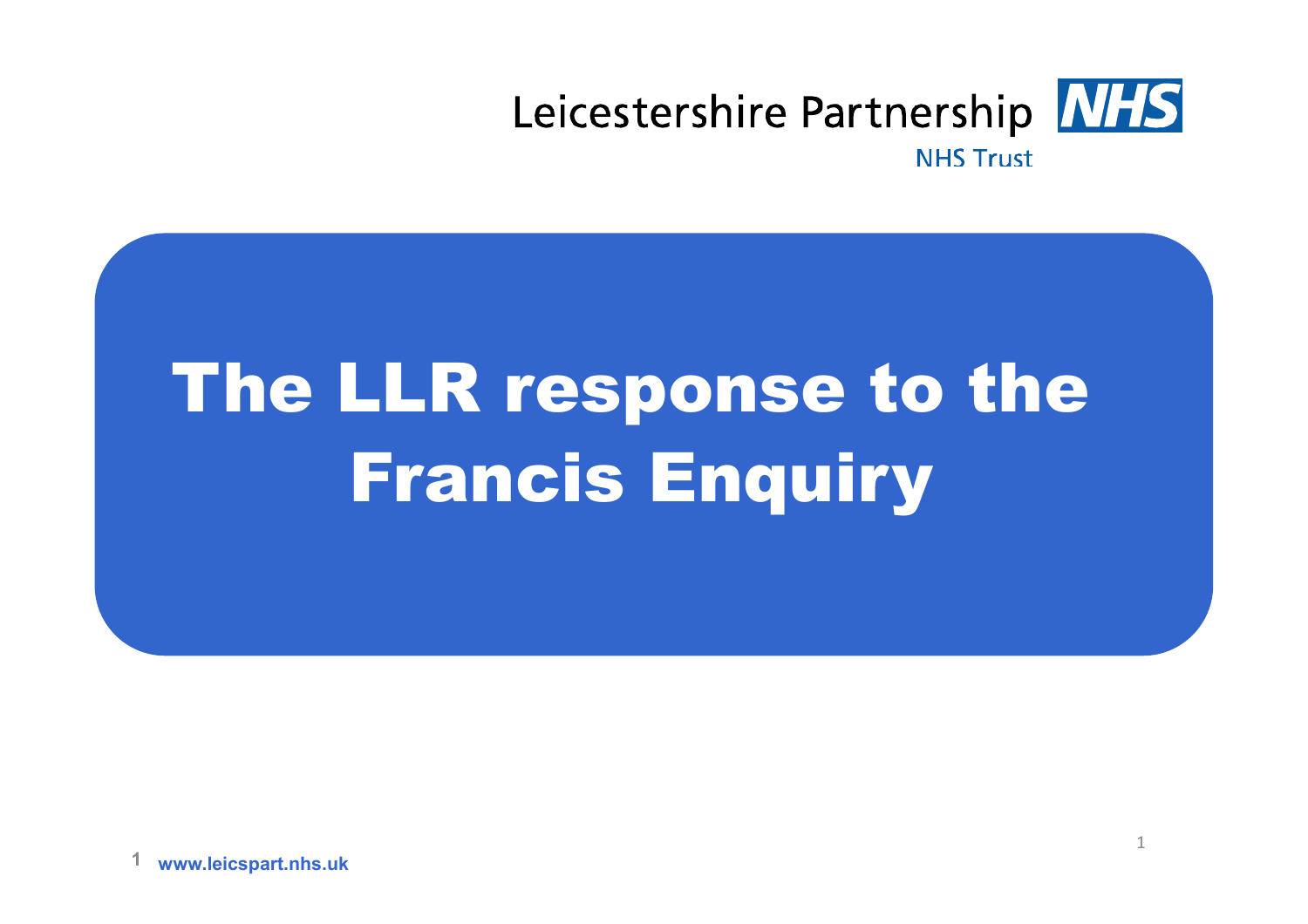

#### Failings in care tolerated at Mid Staffs ?

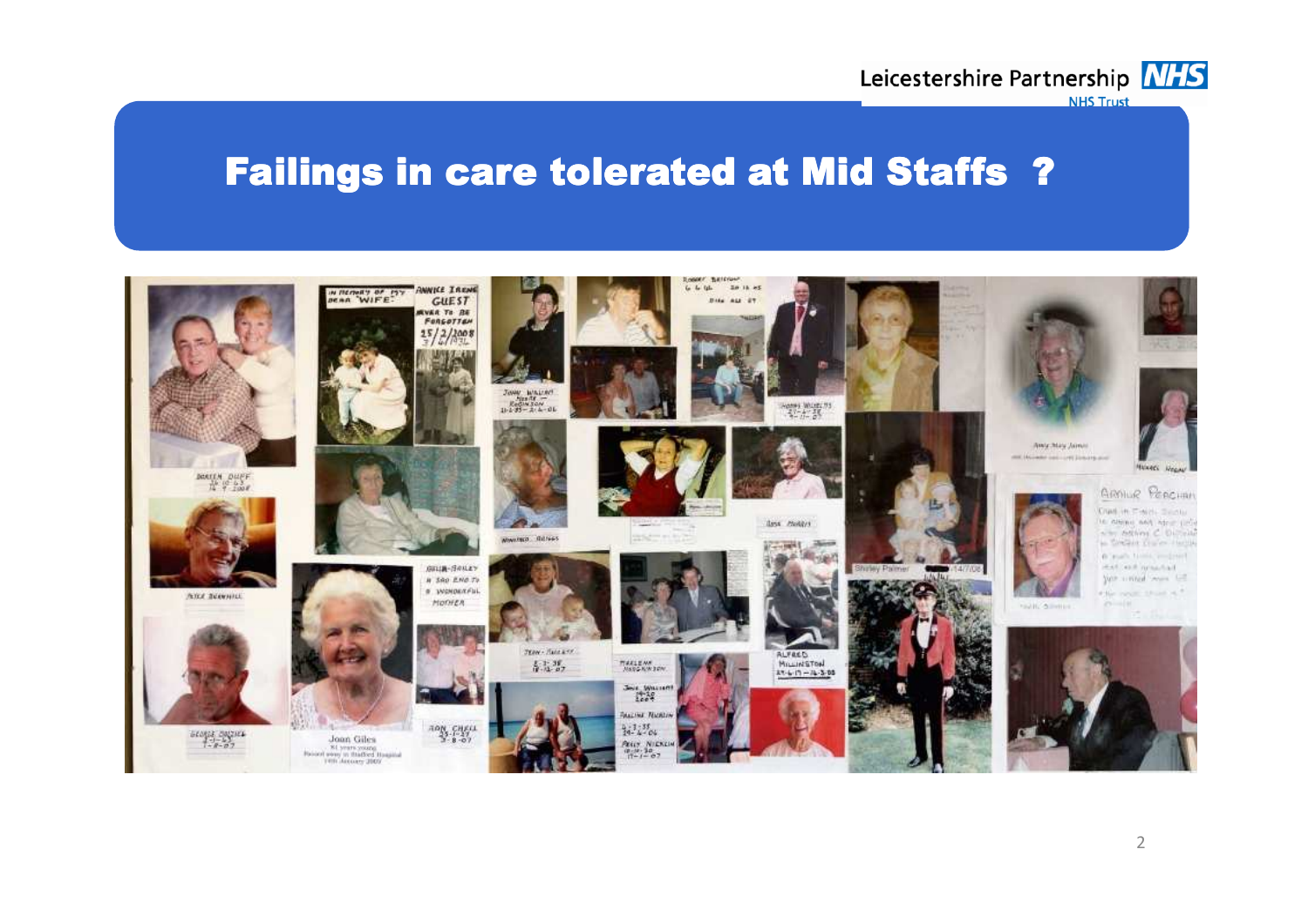

## What was going on in Mid Staffs as an organisation ?

- $\bullet$  **A failure to appreciate the enormity of what was happening**
- **A Board who reacted too slowly**
- $\bullet$ **A downplay of the significance of the issues**
- $\bullet$ **Isolation of practice**
- $\bullet$ **The Trust took false assurance from "good news"**
- **A focus on achieving financial targets at the expense of quality and a relentless pursuit of Foundation trust status**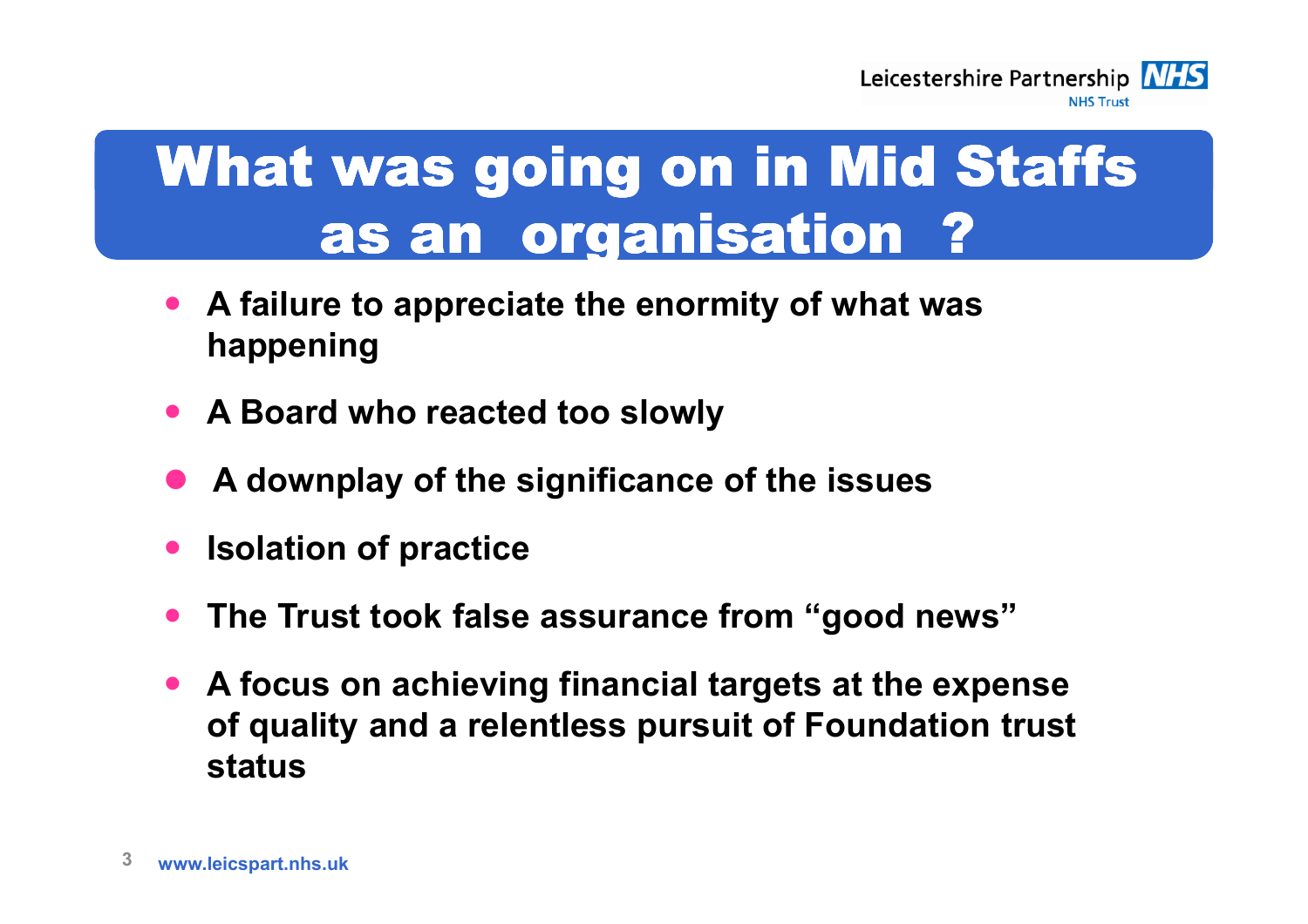

### ZH III IVIIW What was going on in Mid Staffs clinically What was going on clinically?



Poor Governance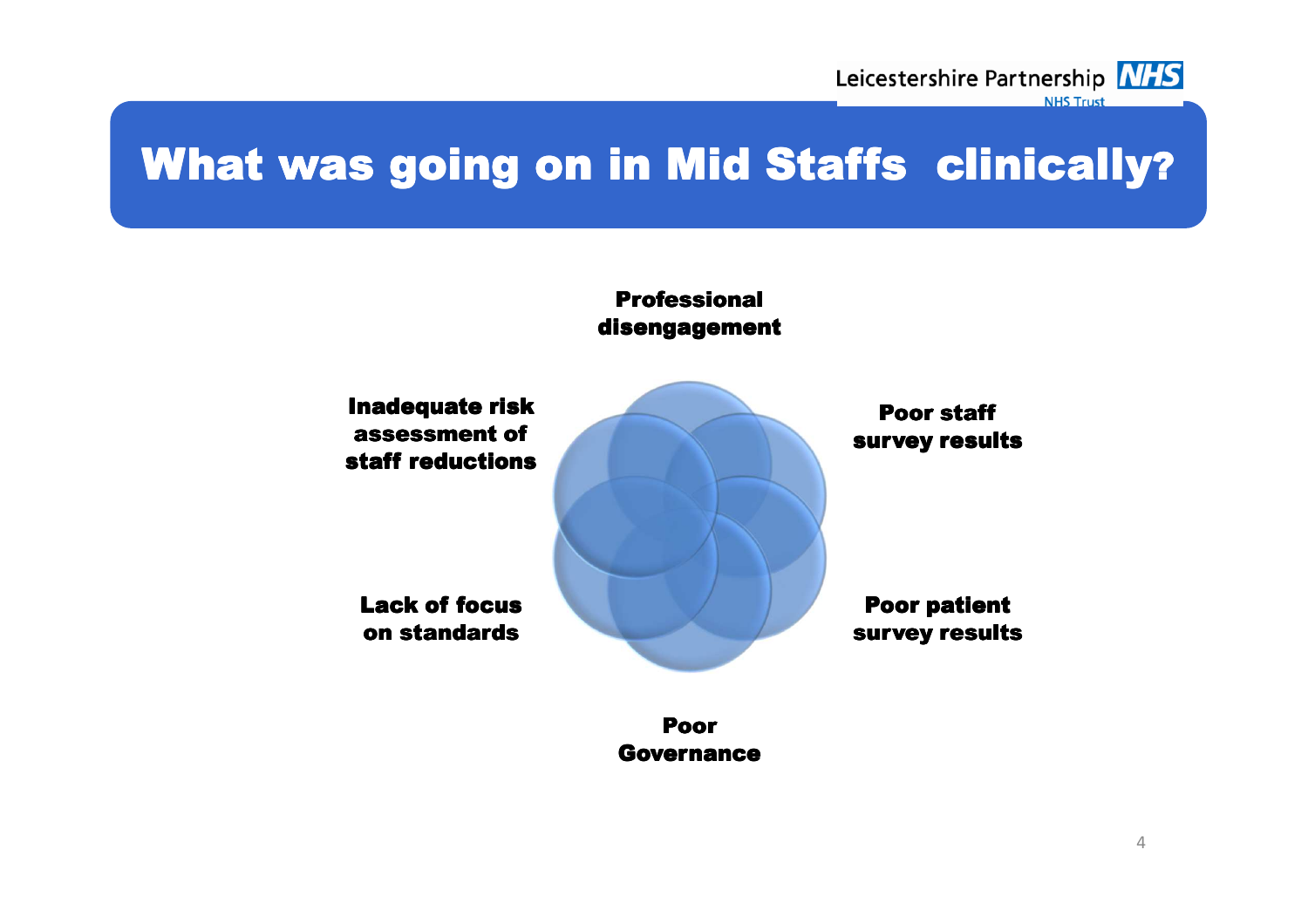

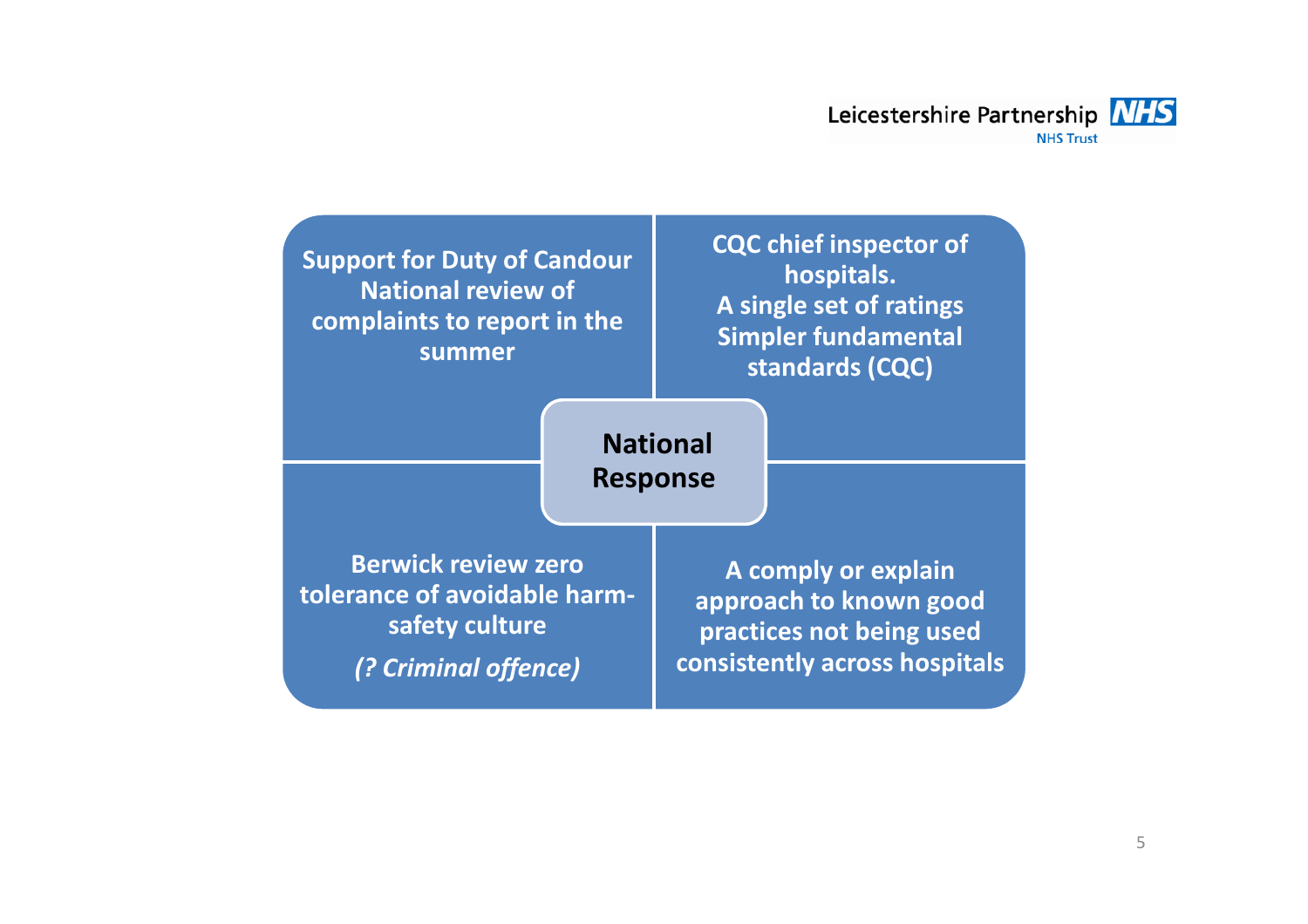

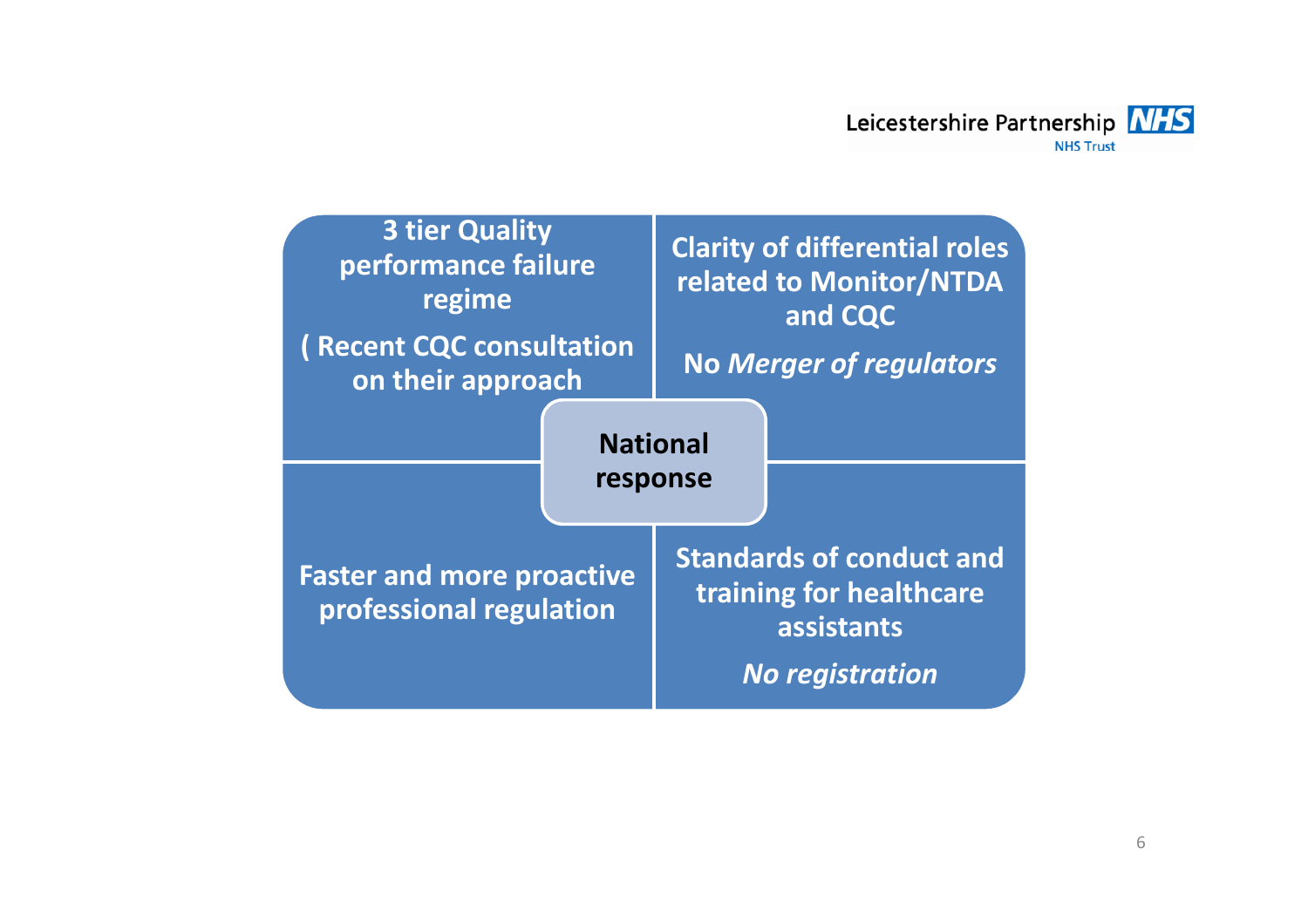# **What are the common themes the LLR NHS is focussed on ?**

- **Transparency** -Candour, openness and easier routes to raising concerns
- **Listening:** to patients , staff and stakeholders
- **Walking the floors**: Stronger leadership models and leadership presence
- **Saving more lives**: through provider actions and commissioner focus
- **Safe Staffing levels**: Investment in staffing and benchmarking
- **Targeted improvement**: Improvements in record keeping ;environment; Friends and Family feedback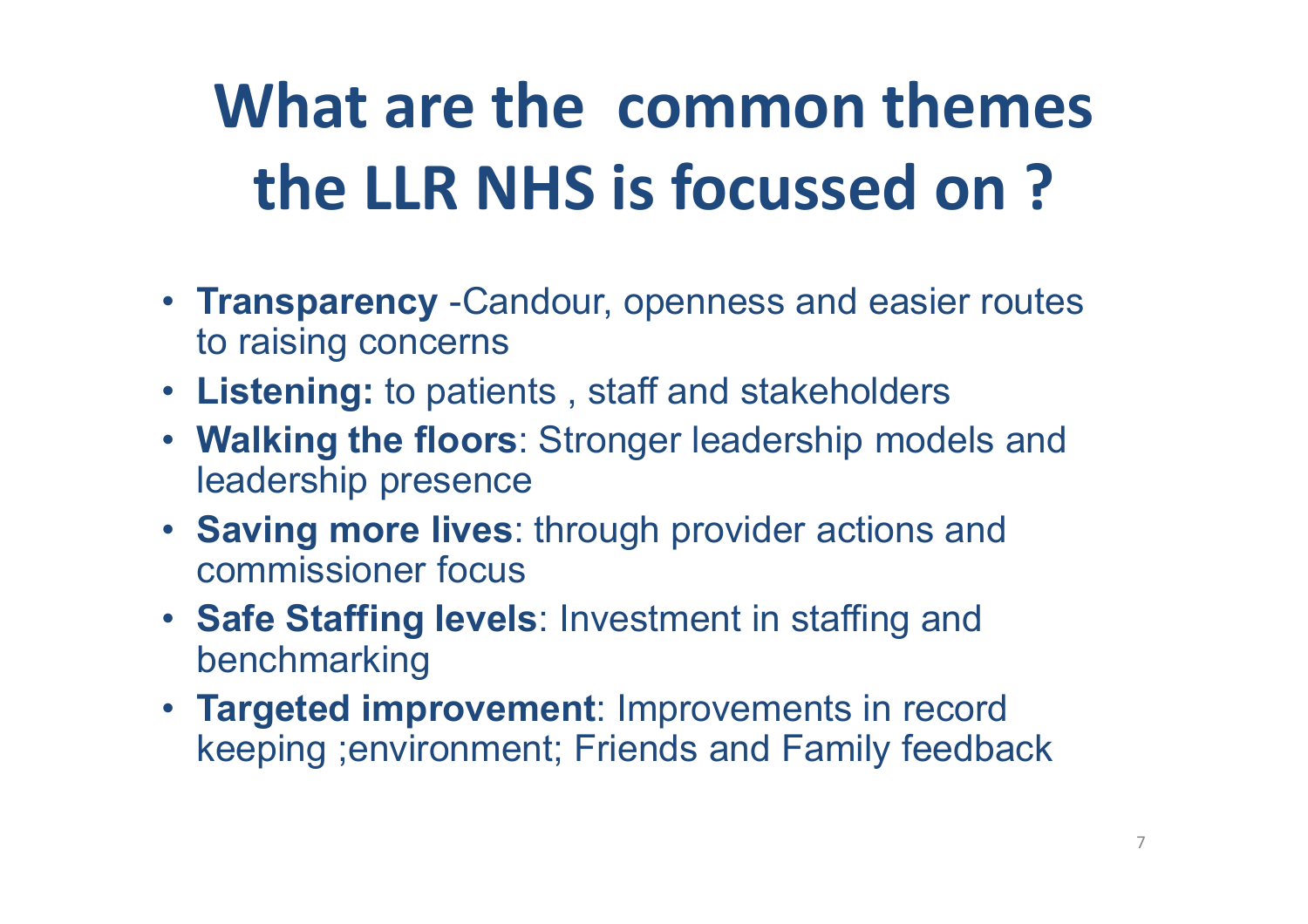

#### Review of recommendations for providers



**Many integral to work such as Care and Compassion and Listening in Action**